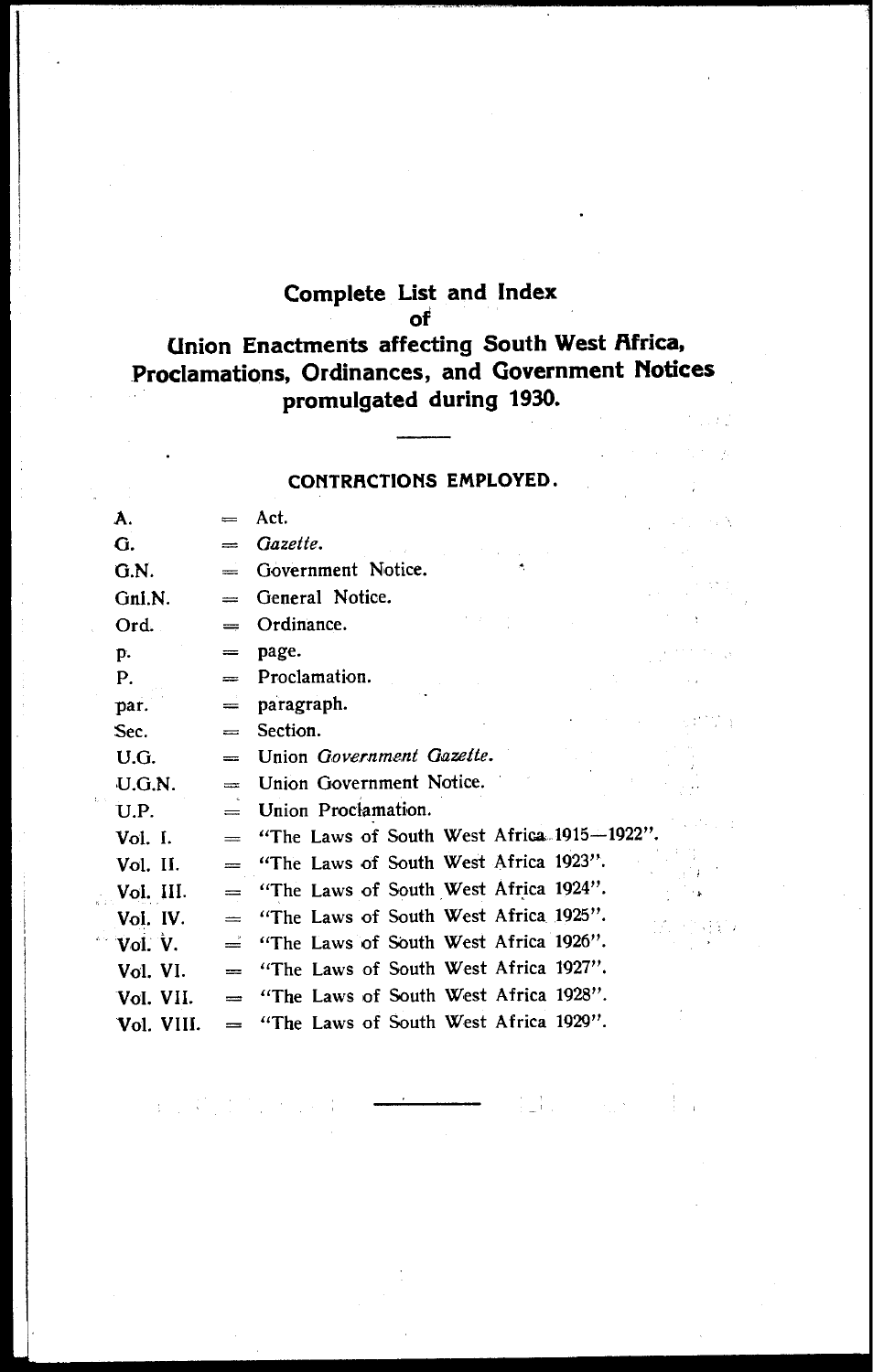| No.                        | Date.    | Subject.                                                                                                              | Remarks.                                  | Page. |  |
|----------------------------|----------|-----------------------------------------------------------------------------------------------------------------------|-------------------------------------------|-------|--|
| Part I: Union Legislation. |          |                                                                                                                       |                                           |       |  |
| A. 8/1930                  |          | Immigration Quota Act, 1930                                                                                           |                                           | 2     |  |
| A. 9/1930                  |          | South West Africa Railways and<br>Harbours (Amendment) Act, 1930                                                      | A. 20 of 1922<br>amended                  | 10    |  |
| U.P. 193/<br>1929          | 21/8/29  | Rebates of Customs Duties                                                                                             | Part XI of<br>U.P.176 of 1925<br>repealed | 12    |  |
| U.P.313/<br>1929           | 7/12/29  | <b>Importation Prohibitions</b>                                                                                       |                                           | 14    |  |
| $U.P. 85/$<br>1930         | 2/5/30   | Land Settlement Law (South West<br>Africa) Amendment Proclamation<br>1930                                             | U.P. 310 of 1927<br>amended               | 16    |  |
| U.P. 100/<br>1930          | 30/4/30  | Acts Nos. 7 and 8, 1928, mutatis<br>mutandis, to apply to South West<br>Africa                                        |                                           | 18    |  |
| U.P. 200/<br>1930          | 17/9/30  | Dumping Duty on Wheaten Flour<br>from Australia                                                                       |                                           | 18    |  |
| U.P. 204/<br>1930          | 13/9/30  | Dumping Duty on rubber heels<br>from Germany                                                                          |                                           | 20    |  |
| <b>U.P. 286/</b><br>1930   | 25/11/30 | Dumping Duty on Glass Bottles<br>from Holland and Czecho Slo-<br>vakia                                                |                                           | 22    |  |
| U.G.N.<br>545/1930         | 17/3/30  | Immigration Quota Act, 1930:<br>Regulations                                                                           |                                           | 30    |  |
| U.G.N.<br>1489/1929        | 21/8/29  | Admission Duty free of certain<br>articles                                                                            |                                           | 26    |  |
| U.G.N.<br>787/1930         | 26/4/30  | Appointment of Mr. A. H. G. O.<br>Lundh as Consul-General of Nor-<br>way at Cape Town                                 | Not printed<br>G. 374, p. 6494            |       |  |
| U.G.N.<br>990/1930         | 6/6/30   | Notice to Mariners Africa South<br>Radio-Ad-<br>Coast Cape Town:<br>ditional Wireless                                 | Not printed<br>G. 375, p. 6506            |       |  |
| U.G.N.<br>1095/1930        | 20/6/30  | Appointment of Mr. H. Metje as<br>acting Honorary Vice Consul of<br>Norway at Luderitz                                | Not printed<br>G. 379, p. 6570            |       |  |
| U.G.N.<br>1097/1930        | 20/6/30  | Appointment of Mr. F. T. E. Fevrell<br>as Consul-General of Sweden at<br>Cape Town                                    | Not printed<br>G. $379$ , p. $6570$       |       |  |
| U.G.N.<br>1139/1930        | 27/6/30  | Notice under Merchant Shipping<br>Act, 1894                                                                           |                                           | 50    |  |
| U.G.N.<br><b>1470/1930</b> | 15/8/30  | Extradition Treaty with Germany:<br>Extension of Provisions of to<br>Mandated Territory<br>South<br>of<br>West Africa |                                           | 50    |  |
| U.G.N.<br>1492/1930        | 15/8/30  | Export of Wool: Regulations                                                                                           |                                           | 52    |  |
| <b>U.G.N.</b><br>1493/1930 | 15/8/30  | Inspection fee on<br>Special<br>wool<br>exported                                                                      |                                           | 54    |  |
| U.G.N.<br>1494/1930        | 15/8/30  | Packing and Marking of Wool:<br>Regulations                                                                           |                                           | 54    |  |
|                            |          |                                                                                                                       |                                           |       |  |

VIII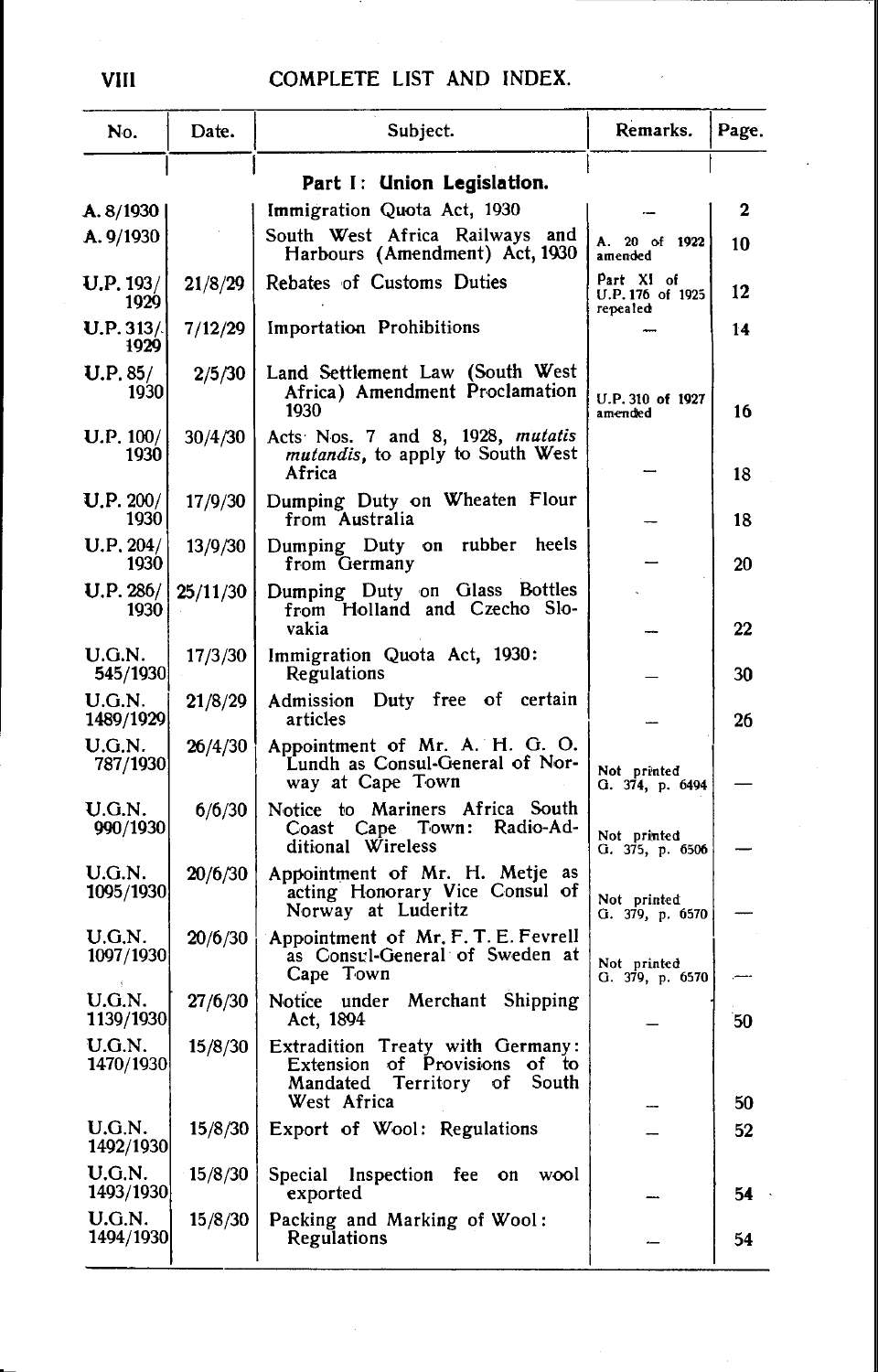| No.   | Date.    | Subject.                                                                                      | Remarks.                         | Page. |
|-------|----------|-----------------------------------------------------------------------------------------------|----------------------------------|-------|
|       |          | Part II: Proclamations.                                                                       |                                  |       |
| P. 1  | 23/12/29 | Dog Tax Exemption (Rehoboth<br>Gebiet) Proclamation, 1929                                     |                                  | 60    |
| P. 2  | 31/12/29 | Specific Designation of Butter for<br>export: Date of coming into<br>operation                | P. 34/29<br>amended              | 62    |
| P. 3  | 31/12/29 | <b>Butter declared Agricultural Produce:</b><br>Date of coming into operation                 | P. 35/29<br>amended              | 62    |
| P. 4  | 11/1/30  | Land Tenure in Rehoboth Gebiet:<br>Commission of Enquiry                                      |                                  | 62    |
| P. 5  | 6/2/30   | Ordinance.<br>and Outspans<br>Roads<br>1927: Re-division of district of<br>Gibeon into Wards  | P. 28/27<br>amended              | 64    |
| P. 6  | 14/2/30  | Fencing of Catchment Area for<br>Avis Dam                                                     |                                  | 66    |
| P. 7  | 28/2/30  | (Rehoboth Gebiet)<br>Native Passes<br>Proclamation, 1930                                      |                                  | 68    |
| P. 8  | 26/2/30  | Second Legislative Assembly: Fix-<br>ing of date for first sitting of<br>Second Session       |                                  | 78    |
| P. 9  | 15/3/30  | Diamond Industry in South West<br>Africa: Appointment of Commis-<br>sion of Enquiry           |                                  | 78    |
| P. 10 | 1/4/30   | Parrots and Parrakeets Importation<br>Prohibition Proclamation, 1930                          |                                  | 80    |
| P. 11 | 2/4/30   | Roads and Outspans Ordinance,<br>1927: Alteration of definition of<br>Wards Rehoboth District | P. 14/28<br>amended              | 82    |
| P. 12 | 17/4/30  | Rehoboth Gebiet (Extension<br>οf<br>Laws) Proclamation, 1930                                  |                                  | 82    |
| P. 13 | 29/4/30  | Land Bank Law Amendment Pro-<br>clamation, 1930                                               | A. 18/12,<br>P. 10/22<br>amended | 92    |
| P. 14 | 16/5/30  | Legislative Assembly: Prorogation<br>оf                                                       |                                  | 98    |
| P. 15 | 12/3/30  | Deviation of Main Road No. 3<br>Windhoek to Steinhausen                                       | G.N. 39/25<br>amended            | 98    |
| P. 16 | 23/5/30  | Administration of Justice Proclama.<br>Amendment Proclamation,<br>tion<br>1930                | P. 21/19<br>amended              | 100   |
| P. 17 | 14/6/30  | Debtor's Temporary Relief (Facili-<br>ties) Proclamation, 1930                                |                                  | ΙW    |
| P. 18 | 14/6/30  | Solemnization of Marriages Amend-<br>ment Proclamation, 1930                                  | Ps. 31/20 and<br>$3/25$ amended  | 106.  |
| P. 19 | 1/7/30   | Main and District Roads, district<br>of Omaruru: Proclamation of                              | P. 10/29<br>amended              | 110   |
| P. 20 | 8/7/30   | Contribution towards Fencing Costs<br>(Suspension) Proclamation, 1930                         |                                  | 118   |
|       |          |                                                                                               |                                  |       |

 $\ddot{\phantom{0}}$ 

 $\mathbf{X}^{\text{max}}$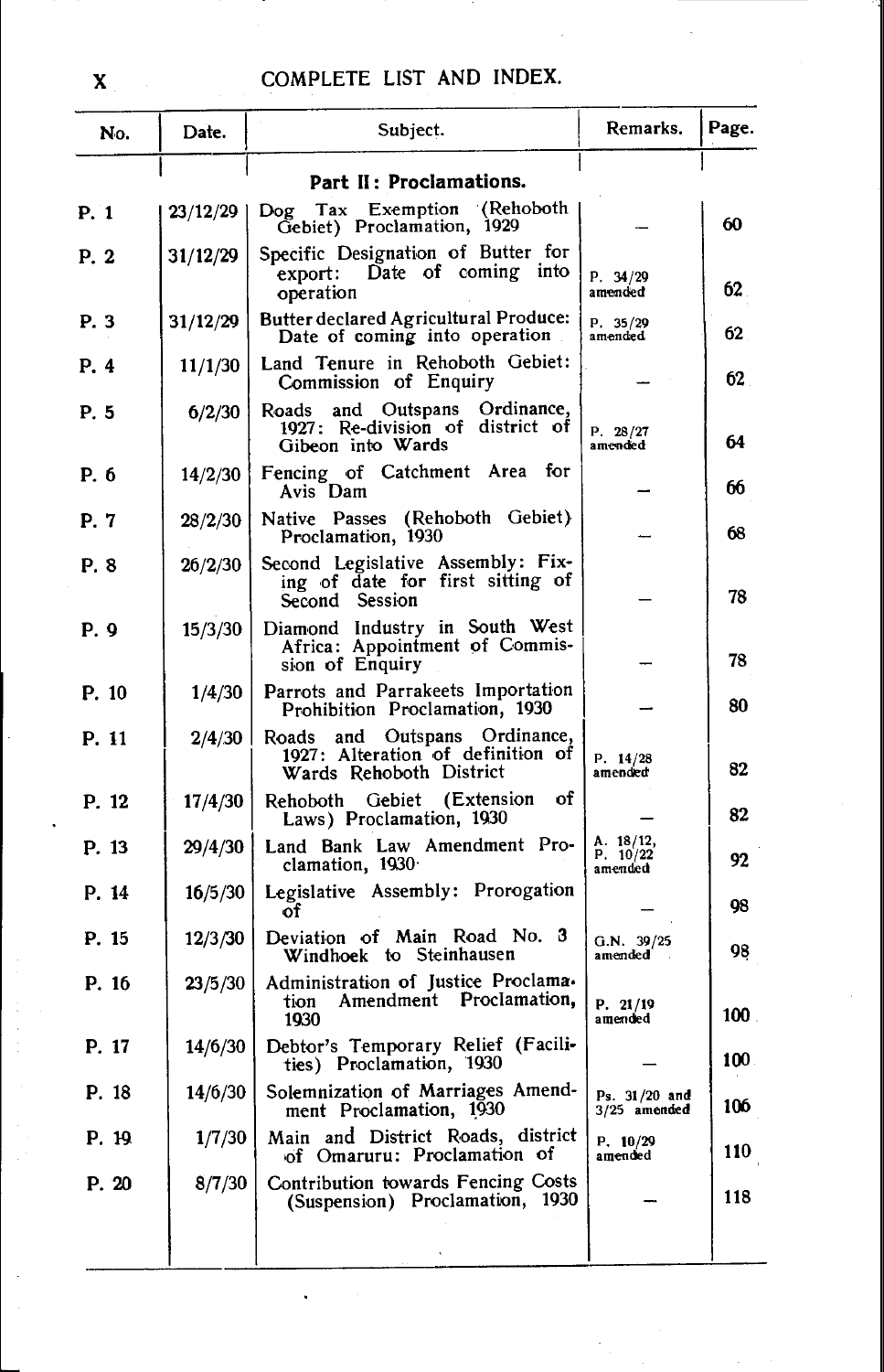| No.   | Date.    | Subject.                                                                                                                                                                                                   | Remarks.                                  | Page. |
|-------|----------|------------------------------------------------------------------------------------------------------------------------------------------------------------------------------------------------------------|-------------------------------------------|-------|
| P. 21 | 9/7/30   | Co-operative Agricultural<br>Com-<br>panies (Discharge of Member's<br>Debts) Proclamation, 1930                                                                                                            |                                           | 120   |
| P. 22 | 26/7/30  | District Road, district of Malta-<br>hohe: Proclamation of                                                                                                                                                 |                                           | 128   |
| P. 23 | 24/7/30  | Game Preservation (Rehoboth Ge-<br>biet) Amendment Proclamation,<br>1930                                                                                                                                   | Ord. No. 5/27<br>amended                  | 128   |
| P. 24 | 29/7/30  | Main and District Roads, district<br>Grootfontein: Proclamation of                                                                                                                                         | P. 27/28,<br>P. 22/29<br>amended          | 132   |
| P. 25 | 29/7/30  | Public Roads, District of Omaruru:<br>Closing of                                                                                                                                                           | P. $10/29$ and<br>G.N. 106/27<br>repealed | 138   |
| P. 26 | 29/7/30  | Ovamboland Affairs Proclamation<br>Amendment Proclamation, 1930                                                                                                                                            | P. 27/29<br>amended                       | 142   |
| P. 27 | 19/8/30  | Caprivi Zipfel Affairs Proclama-<br>tion, 1930                                                                                                                                                             |                                           | 144   |
| P. 28 | 8/9/30   | Legislative<br>Prorogation<br>оf<br>the<br>Assembly                                                                                                                                                        |                                           | 148   |
| P. 29 | 12/9/30  | Banks Proclamation, 1930                                                                                                                                                                                   | $P. 3/22$ and<br>P. 19/22<br>amended      | 148   |
| P. 30 | 13/9/30  | Seeis Periodical Court: Amend-<br>ment of                                                                                                                                                                  | P. 64/20<br>amended                       | 188   |
| P. 31 | 4/10/30  | Karakul Sheep-farming Industry<br>Protection Proclamation, 1930                                                                                                                                            | O. 11/29<br>repealed                      | 192   |
| P. 32 | 4/10/30  | Deviation of Public Road: Keet-<br>manshoop to Namatoni                                                                                                                                                    | P. 20/29<br>cancelled                     | 194   |
| P. 33 | 24/10/30 | Deproclamation of Public Roads<br>in the district of Bethanie as<br>described in the Schedule to Pro-<br>clamation No. 23 of 1929, and<br>Proclamation of Main- and Dis-<br>trict Roads, district Bethanie | P. 23/29<br>repealed                      | 196   |
| P. 34 | 24/10/30 | Main and District Roads, district<br>Grootfontein: Proclamation of                                                                                                                                         |                                           | 200   |
| P. 35 | 1/11/30  | Native Labour Regulation (Mines<br>and Works) Amendment Procla-<br>mation, 1930                                                                                                                            | P. 3/17<br>amended                        | 204   |
| P. 36 | 21/10/30 | Sealing and Fisheries (Further Pro-<br>tection) Proclamation, 1930                                                                                                                                         |                                           | 204   |
| P. 37 | 17/11/30 | Further Prorogation of the Legis-<br>lative Assembly                                                                                                                                                       |                                           | 206   |
| P. 38 | 27/11/30 | The powers, etc., of the Commis-<br>sion appointed to inquire into the<br>Credit System in South<br>West<br>Africa                                                                                         |                                           | 206   |
| P. 39 | 27/11/30 | district<br>District<br>Roads,<br>Otjiwa-<br>rongo: Proclamation and closing<br>οf                                                                                                                         |                                           | 206   |
|       |          |                                                                                                                                                                                                            |                                           |       |

XII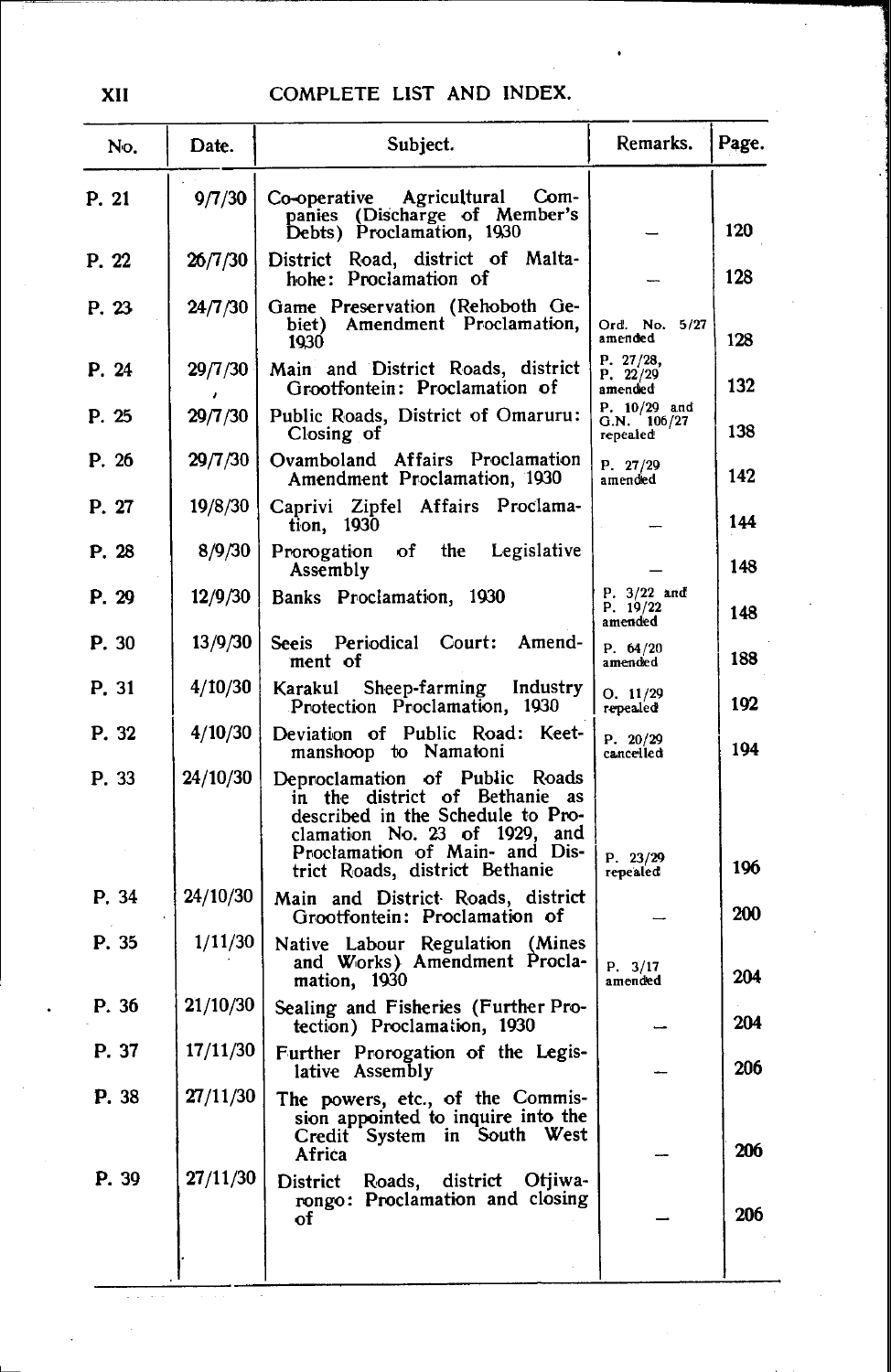| No.     | Date.   | Subject.                                                                                                                                                                                     | . Remarks.                                    | Page. |
|---------|---------|----------------------------------------------------------------------------------------------------------------------------------------------------------------------------------------------|-----------------------------------------------|-------|
|         |         | Part III: Ordinances.                                                                                                                                                                        |                                               |       |
| Ord. 1  | 22/5/30 | Licences Law Further Amendment<br>Ordinance, 1930                                                                                                                                            | Ord. 7/29 as<br>amended further<br>amended    | 224   |
| Ord. 2  | 27/5/30 | Preservation<br>Game<br>Ordinance<br>Further Amendment<br>Ordinance,<br>1930                                                                                                                 | Ord. 6/28 as<br>amended further<br>amended    | 228   |
| Ord. 3  | 27/5/30 | Venison Export Tax and Ostrich<br>Skins Export Fee (Exemption)<br>Ordinance, 1930                                                                                                            | P. 22/22<br>amended                           | 230   |
| Ord. 4  | 27/5/30 | Unauthorised Expenditure (1928-29)<br>Ordinance, 1930                                                                                                                                        |                                               | 232   |
| Ord. 5  | 27/5/30 | Appropriation (1930-31) Ordinance,<br>1930                                                                                                                                                   |                                               | 234   |
| Ord. 6  | 27/5/30 | Stamp Duties and Fees Amendment<br>Ordinance, 1930                                                                                                                                           | P. 43/21<br>amended                           | 238   |
| Ord. 7  | 27/5/30 | Liquor Licensing Amendment Ordi-<br>nance, 1930                                                                                                                                              | P. 18/24 as<br>amended further<br>amended     | 240   |
| Ord. 8  | 27/5/30 | Taxation<br>οf<br>Landed<br>Property<br>Amendment Ordinance,<br>1930                                                                                                                         | P. $19/25$ as<br>amended further<br>amended   | 242   |
| Ord. 9  | 19/6/30 | Riotous Assemblies and Criminal<br>Law Amendment Ordinance, 1930                                                                                                                             |                                               | 244   |
| Ord. 10 | 19/6/30 | Cattle Improvement Ordinance, 1930                                                                                                                                                           |                                               | 256   |
| Ord. 11 | 19/6/30 | Entertainments Tax Ordinance, 1930                                                                                                                                                           |                                               | 260   |
| Ord. 12 | 19/6/30 | Municipal Law Amendment Ordi-<br>nance, 1930                                                                                                                                                 | P. $20/25$ as<br>amended further<br>amended   | 268   |
| Ord. 13 | 19/6/30 | Roads and Outspans<br>Ordinance<br>Further Amendment<br>Ordinance,<br>1930                                                                                                                   | Ord. $10/29$ as<br>amended further<br>amended | 270-  |
| Ord. 14 | 23/6/30 | Workmen's Compensation<br>(Acci-<br>dents and Industrial Diseases)<br>Proclamation, 1924, Amendment<br>Ordinance, 1930                                                                       | P. 27/24<br>amended                           | 274   |
| Ord. 15 | 23/6/30 | Fertilisers, Farm Foods, Seeds and<br>Pest Remedies Ordinance, 1930                                                                                                                          |                                               | 298   |
| Ord. 16 | 23/6/30 | Hospitals and Charitable<br>Institu-<br>tions Ordinance, 1930                                                                                                                                |                                               | 312   |
|         |         |                                                                                                                                                                                              |                                               |       |
|         |         | Part IV: Government Notices.                                                                                                                                                                 |                                               |       |
| G.N. 1  | 2/1/30  | Rules of the Court for Civil Cases<br>in District of Rehoboth                                                                                                                                |                                               | 356   |
| G.N.2   | 2/1/30  | Rules of the High Court of South<br>West Africa: Appeals<br>against<br>judgments in Civil Cases in Reho-<br>both District under Paragraph 8<br>of Schedule to Proclamation No.<br>28 of 1923 |                                               | 382   |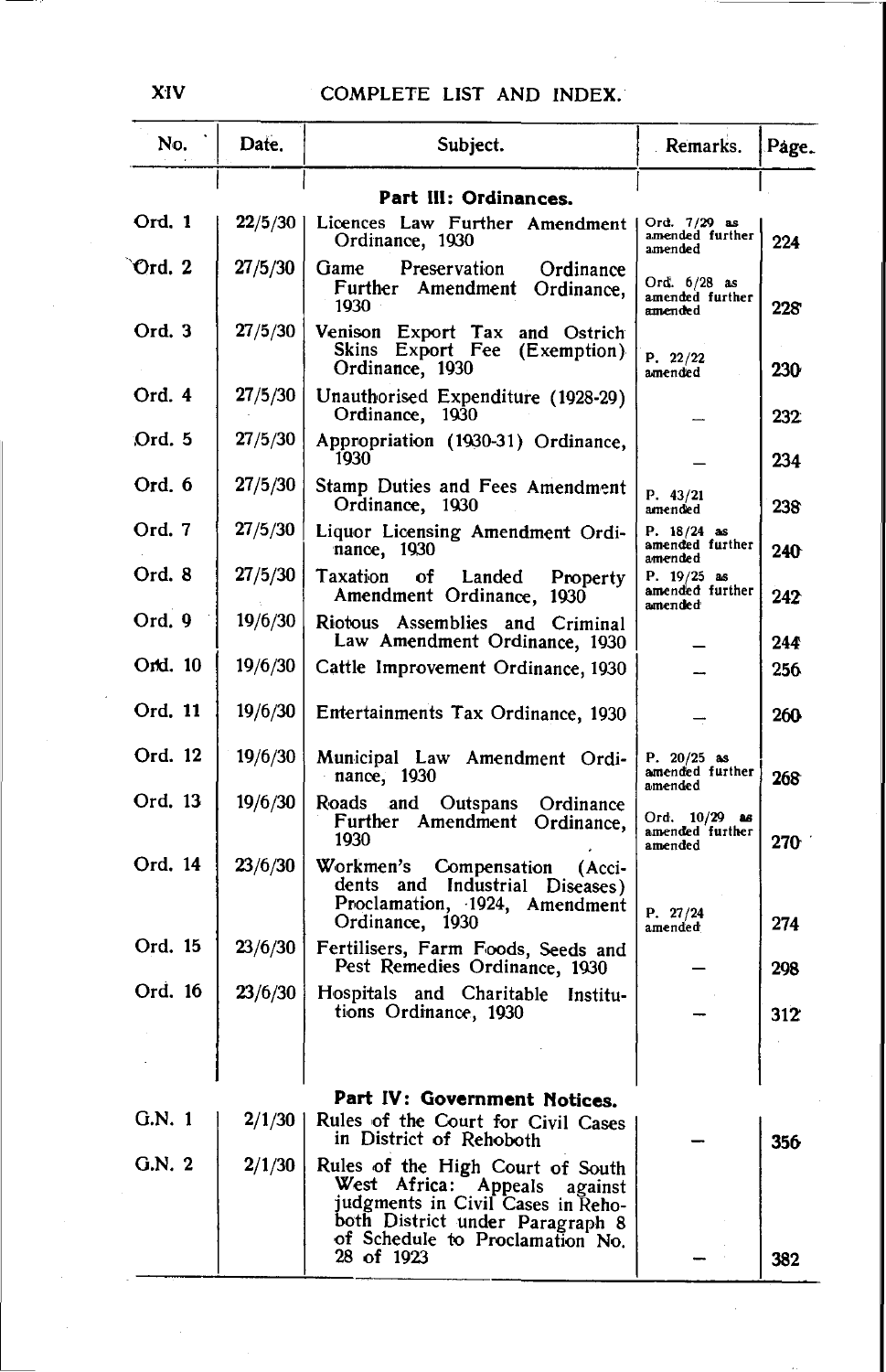| No.       | Date.   | Subject.                                                                                                                                                                               | Remarks.                                     | Page. |
|-----------|---------|----------------------------------------------------------------------------------------------------------------------------------------------------------------------------------------|----------------------------------------------|-------|
| Q.N.3     | 2/1/30  | Rules of the High Court of South<br>Africa:<br>West<br>Appeals<br>against<br>judgments in Civil Cases, etc., in<br>District Rehoboth under Section 2<br>of Proclamation No. 31 of 1924 |                                              | 384   |
| G.N. 4    | 2/1/30  | Water Supply Regulations, Munici-<br>pality of Windhoek: Amendment<br>of                                                                                                               | Not printed<br>0.351, p.6254                 |       |
| G.N.5     | 2/1/30  | Registering Officer, Grootfontein<br>Electoral Division: Appointment<br>of                                                                                                             | Not printed<br>G. 351, p. 6256               |       |
| G.N. 6    | 2/1/30  | Acting Registrar of Births, Marri-<br>ages and Deaths: Appointment of                                                                                                                  | do.                                          |       |
| G.N. 7    | 2/1/30  | South West Africa Police Regu-<br>lations: Amendment of                                                                                                                                | Q.N. 158/21 as<br>amended further<br>amended | 384   |
| G.N. 8    | 2/1/30  | Regulations re export of Butter:<br>Amendment of                                                                                                                                       | G.N. 148/29<br>amended                       | 386   |
| G.N.9     | 2/1/30  | Street<br>and<br>Traffic<br>Regulations:<br>Municipality of Windhock                                                                                                                   | Not printed<br>Q.352, p.6264                 |       |
| $G.N.$ 10 | 3/1/30  | Land reserved for Railway Pur-<br>poses, Gobabis                                                                                                                                       | Not printed<br>G. 352, p. 6279               |       |
| G.N. 11   | 3/1/30  | Magistrate, Gibeon: Appointment of                                                                                                                                                     | do.                                          |       |
| G.N. 12   | 3/1/30  | Park, Promenade, Jetty and Mole<br>regulations: Municipality of Swa-<br>kopmund                                                                                                        | do.                                          |       |
| G.N. 13   | 4/1/30  | Magistrate, Karibib: Appointment of                                                                                                                                                    | Not pränted<br>G. 352, p. 6281               |       |
| G.N. 14   | 8/1/30  | Land tenure in Rehoboth Gebiet:<br>Commission of Enquiry re                                                                                                                            | do.                                          |       |
| G.N. 15   | 8/1/30  | Extradition Treaty with Guatemale:<br>Extension of provisions to South<br>West Africa                                                                                                  |                                              | 386   |
| G.N. 16   | 10/1/30 | Fencing of Ward No. 2, District<br>Warmbad                                                                                                                                             |                                              | 386   |
| G.N. 17   | 16/1/30 | Judge of the High Court of South<br>West Africa: Appointment of                                                                                                                        | Not printed<br>G. 353, p. 6296               |       |
| G.N. 18   | 16/1/30 | Education Regulation (No. 11 of<br>1926): Amendment of                                                                                                                                 | G.N. $127/26$<br>amended                     | 388   |
| G.N. 19   | 17/1/30 | Marriage Officer: Appointment as                                                                                                                                                       | Not printed<br>$Q.$ 353, p. 6296             |       |
| G.N. 20   | 17/1/30 | Roads<br>and Outspans Ordinance,<br>1927: Appointment of Returning<br>Officers for District Maltahohe                                                                                  | đo.                                          |       |
| G.N. 21   | 18/1/30 | Keetmanshoop Pound: Appointment<br>of Poundmaster                                                                                                                                      | Not printed<br>G. 353, p. 6296               |       |
| G.N. 22   | 18/1/30 | Land reserved for<br>Railway pur-<br>poses, Gobabis                                                                                                                                    | Not printed<br>G. 353, p. 6297               |       |
|           |         |                                                                                                                                                                                        |                                              |       |

XVI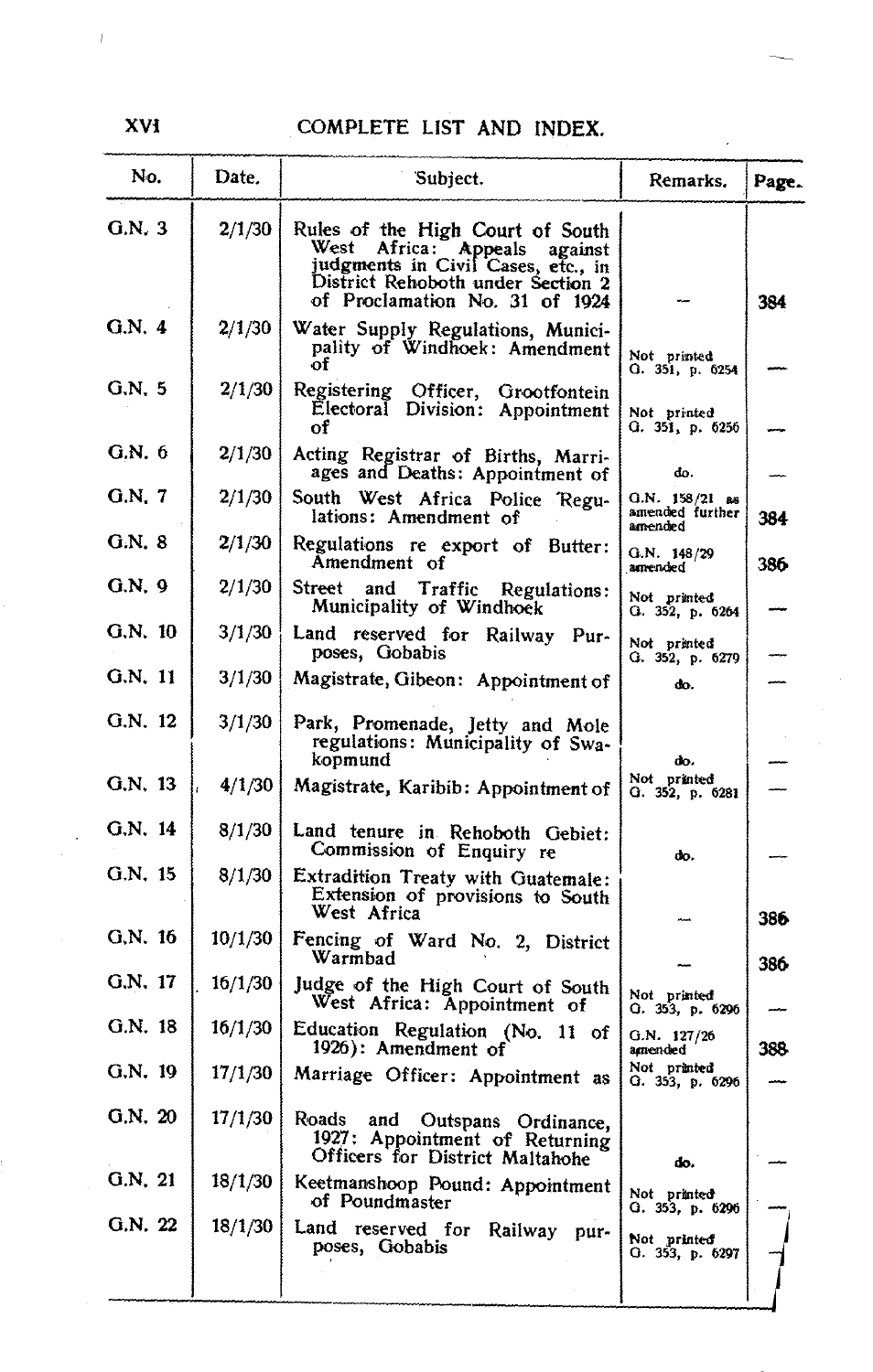| No.     | Date.   | Subject.                                                                                                      | Remarks.                       | Page. |
|---------|---------|---------------------------------------------------------------------------------------------------------------|--------------------------------|-------|
| G.N. 23 | 21/1/30 | Clerks of the Court, Gobabis Dis-<br>trict: Appointment of                                                    | Not printed<br>G. 353, p. 6297 |       |
| G.N. 24 | 22/1/30 | Outio Roads Board: Election of<br>Members                                                                     | do.                            |       |
| G.N. 25 | 25/1/30 | Outjo Village Management Board:<br>Establishment of, etc.                                                     |                                | 388   |
| G.N. 26 | 25/1/30 | Close season for Crayfish: Appoint-<br>ment of                                                                | $G.N$ 164/29<br>cancelled      | 388   |
| G.N. 27 | 1/2/30  | Roads<br>and Outspans Ordinance,<br>1927: Appointment of Returning<br>Officers for District Omaruru           | Not printed<br>0.354, p.6305   |       |
| G.N. 28 | 1/2/30  | and Outspans Ordinance,<br>Roads<br>1927: Appointment of Returning<br>Officers for District Keetmans-<br>hoop | do.                            |       |
| G.N. 29 | 1/2/30  | Roads<br>and Outspans Ordinance,<br>1927: Appointment of Returning<br>Officers for District Warmbad           | do.                            |       |
| G.N. 30 | 1/2/30  | Sanitary Regulations, Otjiwarongo<br>Village-Management Board: Tariff<br>of fees                              | Not printed<br>G. 354, p. 6306 |       |
| G.N. 31 | 1/2/30  | Outjo Pound:<br>Appointment<br>οf<br>Poundmaster                                                              | do.                            |       |
| G.N. 32 | 4/2/30  | Legislative Assembly: Nomination<br>of Member                                                                 | do.                            |       |
| G.N. 33 | 6/2/30  | Search for Stolen Stock or Stolen<br>Produce                                                                  |                                | 388   |
| G.N. 34 | 6/2/30  | Commissioner of Oaths:<br>Cancel-<br>lation of Designation as                                                 | Not printed<br>G. 354, p. 6306 |       |
| G.N. 35 | 11/2/30 | Definition of Road in Luderitz Dis-<br>trict: Amendment of                                                    | G.N. 176/28<br>amended         | 390   |
| G.N. 36 | 11/2/30 | Roads and Outspans Ordinance,<br>1927: Appointment of Returning<br>Officers for District Grootfontein         | Not printed<br>G. 354, p. 6306 |       |
| G.N. 37 | 12/2/30 | Roads<br>and Outspans Ordinance,<br>1927: Appointment of Returning<br>Officers for District Otiiwarongo       | Not printed<br>G. 354, p. 6307 |       |
| G.N. 38 | 12/2/30 | Special Justice of the Peace, Go-<br>babis: Appointment of                                                    | đo.                            |       |
| G.N.39  | 13/2/30 | Special Justice of the Peace, Gibeon:<br>Appointment of                                                       | do.                            |       |
| G.N. 40 | 15/2/30 | Prison Board of Visitors: Appoint-<br>ment of Member                                                          | Not printed<br>G. 356, p. 6331 |       |
| G.N. 41 | 15/2/30 | Naturalization List, 1925: Amend-<br>ment of                                                                  | G.N. $114/25$<br>amended       | 390   |
| G.N. 42 | 15/2/30 | Roads<br>and Outspans Ordinance,<br>1927: Appointment of Returning<br>Officers for District Gobabis           | Not printed<br>G. 356, p. 6332 |       |

XVIII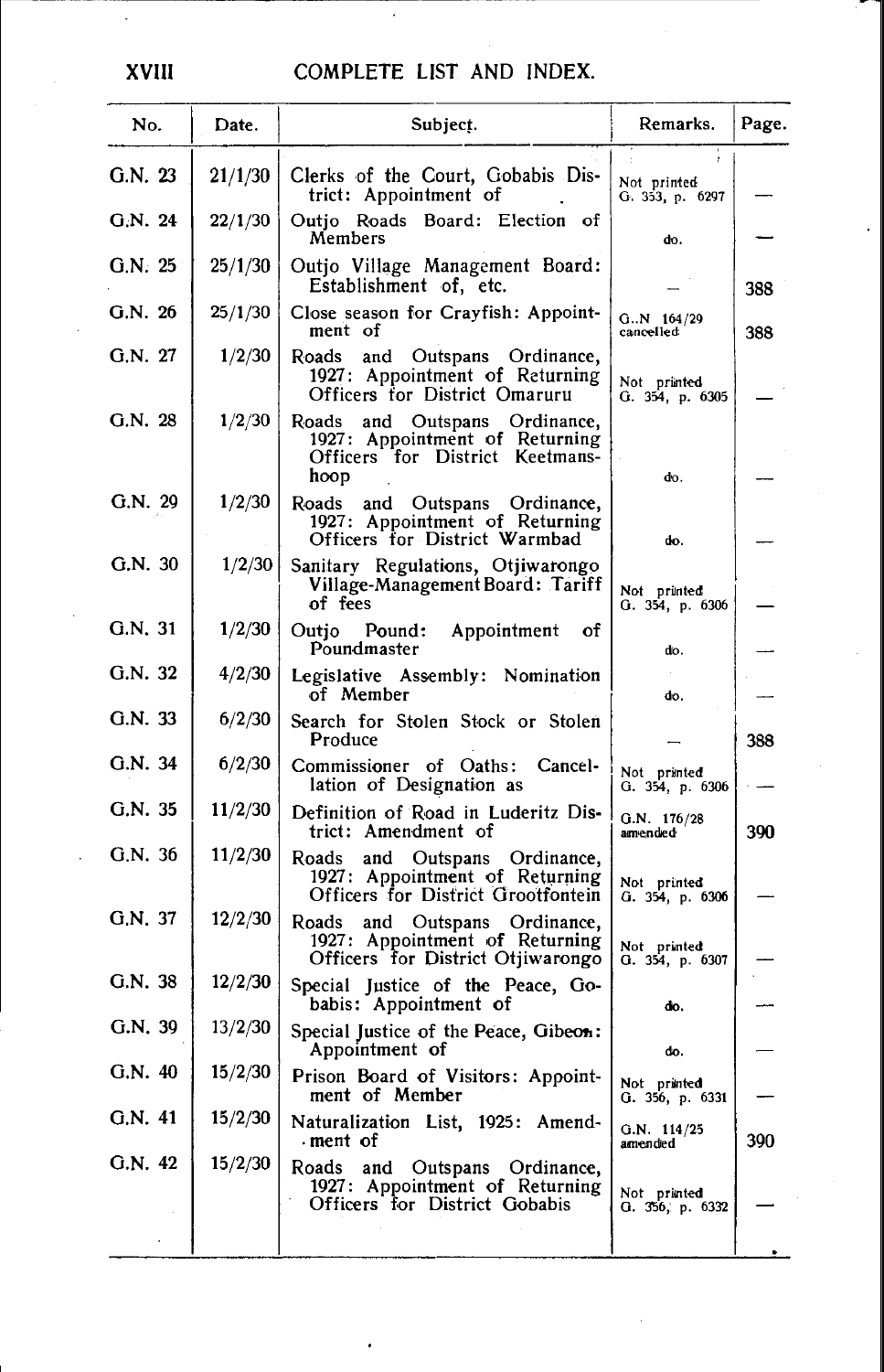| No.     | Date.   | Subject.                                                                                              | Remarks.                                          | Page. |
|---------|---------|-------------------------------------------------------------------------------------------------------|---------------------------------------------------|-------|
| G.N. 43 | 15/2/30 | Roads<br>and Outspans Ordinance,<br>1927: Appointment of Returning<br>Officers for District Gibeon    | Not printed<br>G. 356, p. 6332.                   |       |
| G.N. 44 | 15/2/30 | Roads<br>and Outspans Ordinance,<br>1927: Appointment of Returning<br>Officers for District Rehoboth  | Not printed<br>G. 356, p. 6332                    |       |
| G.N. 45 | 17/2/30 | Roads<br>and Outspans Ordinance,<br>1927: Appointment of Returning<br>Officers for District Okahandia | do.                                               |       |
| G.N. 46 | 18/2/30 | South West Africa Police Regula-<br>tions: Amendment of                                               | Q.N. 158/21 as<br>amended further<br>amended      | 390   |
| G.N. 47 | 18/2/30 | Commissioner of Oaths:<br>Cancel-<br>lation of Designation as                                         | Not printed<br>G. 356, p. 6333                    |       |
| G.N.48  | 19/2/30 | Additional<br>power of<br>Municipal<br>Councils                                                       |                                                   | 392   |
| G.N. 49 | 20/2/30 | Special Justice of the Peace, Caprivi<br>Zipfel: Appointment of                                       | Not printed<br>G. 356, p. 6333                    |       |
| G.N.50  | 21/2/30 | Clerks of the Court, Keetmanshoop,<br>Okahandja and Gibeon: Appoint-<br>ment of                       | do.                                               |       |
| G.N. 51 | 22/2/30 | <b>Brands</b><br>(European) registered<br>during quarter ended 30.9.29                                | do.                                               |       |
| G.N. 52 | 26/2/30 | Education Advisory Council: Ap-<br>pointment of Members                                               | Not printed<br>G. 356, p. 6335                    |       |
| G.N. 53 | 4/3/30  | Land reserved for Railway pur-<br>poses, Usakos                                                       | Not printed<br>G. 359, p. 6362                    |       |
| G.N. 54 | 4/3/30  | Brands (Native) registered during<br>quarter ended 30.9.29                                            | đο.                                               |       |
| G.N. 55 | 4/3/30  | Roads and Outspans Ordinance,<br>1927: Appointment of Returning<br>Officers for District Aroab        | Not printed<br>G. 359, p. 6364                    |       |
| G.N. 56 | 4/3/30  | Local Regulations, Village Manage-<br>ment Board Area, Warmbad: Ad-<br>difions to                     | do.                                               |       |
| G.N. 57 | 7/3/30  | Special Justice of the Peace, Oka-<br>handja: Appointment of                                          | Not printed<br>G. 359, p. 6366                    |       |
| G.N. 58 | 7/3/30  | Special Justice of the Peace, Groot-<br>fontein: Appointment<br>of                                    | do.                                               |       |
| G.N. 59 | 8/3/30  | Regulations for Courts of Native<br>Commissioners in Civil Proceed-<br>ings                           |                                                   | 392   |
| G.N. 60 | 8/3/30  | Duties, Powers and Privileges of<br>Chiefs and Headmen:<br>Regula-<br>∵tions re                       |                                                   | 418   |
| G.N. 61 | 10/3/30 | South<br>African Medical<br>Council:<br><b>Appointment of Member</b>                                  | Not printed                                       |       |
| G.N. 62 | 17/3/30 | Game Regulations                                                                                      | G. 359, p. 6376<br>Not printed<br>G. 360, p. 6391 |       |
|         |         |                                                                                                       |                                                   |       |

 $XX$